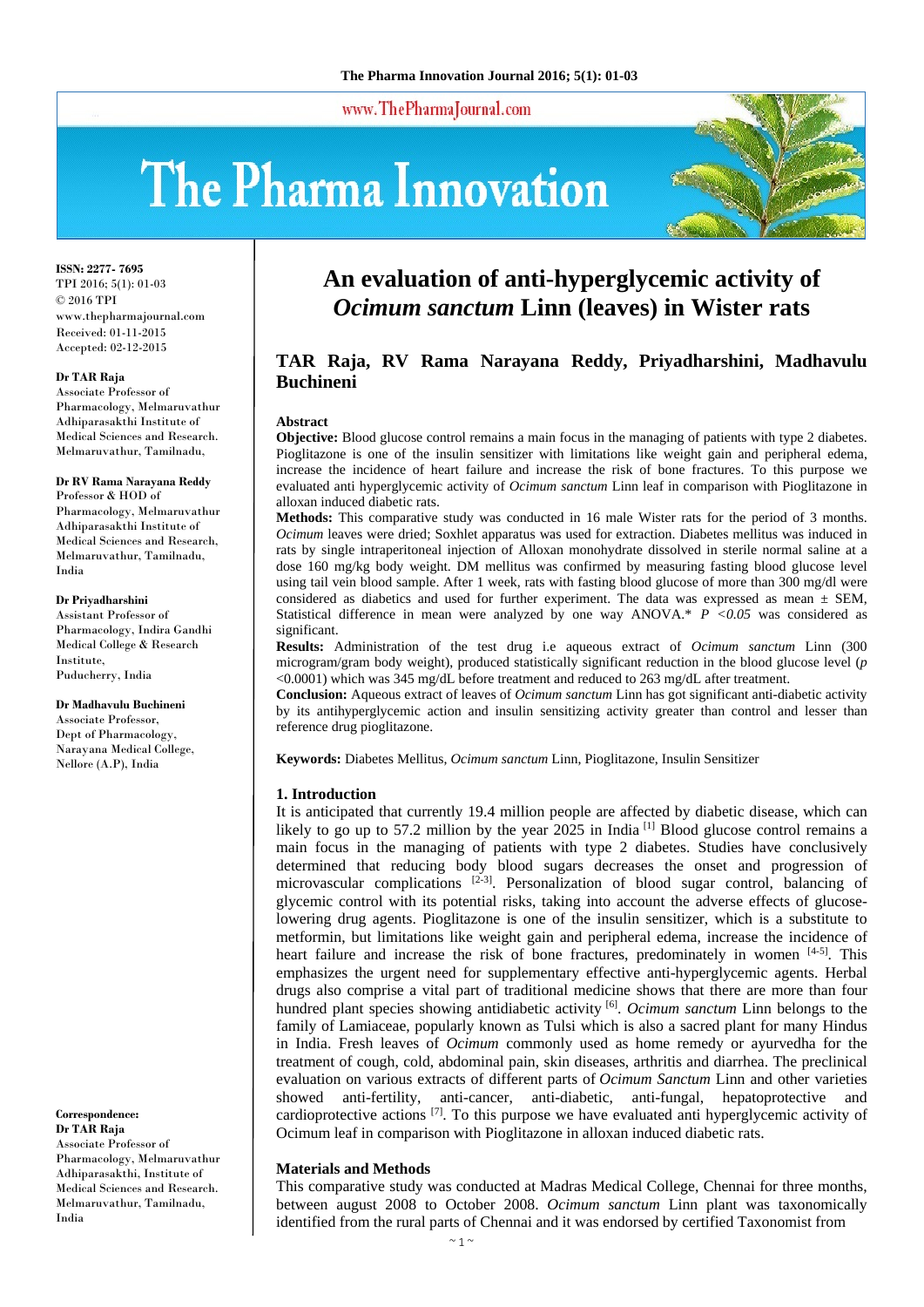Tamilnadu Agricultural University, Chennai. The plant leaves were dried under the shade for 10 days and made coarse powder using electrical grinder. Soxhlet apparatus was used for extraction. The extraction procedure was carried out for next 24 hours at about 55–60 °C; then it was filtered through muslin cloth. The filtrate was concentrated to a dry mass by evaporation under reduced pressure. The hydro extract of leaves of *Ocimum sanctum* Linn was stored in a desiccator at room temperature till further analysis. Wister albino rats were obtained central animal house, Madras Medical College, Chennai, the animals were housed as per CPCSEA guidelines and study was approved by the Institute Animal Ethics Committee.

Healthy, adult male Wistar albino rats, weighing between 160  $\pm$  20 grams were used for this experiment. Diabetes mellitus was induced in overnight-fasted rats by single intraperitoneal injection of freshly prepared Alloxan monohydrate dissolved in sterile normal saline at a dose 160 mg/kg body weight. Diabetes mellitus was confirmed by measuring fasting blood glucose level using tail vein blood sample. After 1 week, rats with fasting blood glucose of more than 300 mg/dl were considered as diabetics and used for further experiment [8].

- a. Group I: Normal control.
- b. Group II: Diabetic control (Alloxan 160mg/kg/i.p)
- c. Group III: Diabetic animals treated with Pioglitazone (1 mg/kg)  $[9]$ .
- d. Group IV: Diabetic animals treated with aqueous leaf extract of *Ocimum Sanctum* Linn (300 micrograms/ gram body weight)

This study was done to determine the minimum dosages of extract to be administered and hypoglycemic activity of aqueous extracts was evaluated. A total of 16 Wister rats were divided into four equal groups. The animals of group I served as untreated control whereas the other three groups II, III, and IV, were administered with the aqueous extract at a single dose of 300 mg/kg respectively. Plasma glucose was estimated 4 hours after the administration of test drug and calculations done in each group using following formula [10].

% variation of glycaemic = Gi - Gt x 100  

$$
\underline{Gi}
$$

Where Gi and Gt were the values of initial glycaemia (0 hour) and glycaemia at 4, 8 and 12 hours respectively. The plasma glucose levels of different groups at different time intervals were also compared. The extract dose that lowered the glucose level by 25% at 4 hours was considered the minimum hypoglycemic dosage. At the end of seven days of extract administration, 1ml of blood samples were collected from the tail directly into anticoagulant bottles contains sodium fluoride. The plasma was separated after centrifugation. One touch ultra diagnostic reagent kit [11] was used to estimate plasma glucose concentration.

#### **Statistical Analysis**

The data was expressed as mean  $\pm$  SEM, Statistical difference in mean were analyzed by one way ANOVA.  $*P < 0.05$  was considered as significant.

#### **Results**

In the control group, the blood glucose values were 345 mg/dL and 356 mg/dL respectively before and after administration of control. There was an increase in the blood glucose level

indicating that vehicle used to dissolve test and standard drugs was not having any blood glucose lowering action. Pioglitazone produced maximum reduction in blood glucose level to 220 mg/dL and was statistically highly significant (*p* <0.001) compared to the value of 345 mg/dL before drug administration. Administration of the test drug i.e aqueous extract of *Ocimum sanctum* Linn (300 microgram/gram body weight), produced statistically significant reduction in the blood glucose level (*p* <0.0001) which was 345 mg/dL before treatment and reduced to 263 mg/dL after treatment. Thus, overall the blood glucose lowering action was observed more with pioglitazone followed by *Ocimum sanctum* Linn and then control group.

#### **Discussion**

Rao SA *et al.* [12] and Suanarunsawat *et al.* [13] in their ethanolic extract of *O. Sanctum* showed significant antidiabetic effect in alloxan induced diabetes mellitus in rats, and the fixed oil of *O. sanctum* significantly reduced hyperlipidemia induced by high fat diet fed Wistar rats. Vats V *et al* in leaves of *Ocimum sanctum* Linn commonly known as Tulsi are similarly studied for their hypoglycemic and antioxidative properties [14] *Ocimum tenuiflorum* is known to have many pharmacological activities and it is traditionally used as an anti-tussive agent. In this present investigation, we predicted the biological activities of phytoconstituents of *Ocimum sanctum* Linn*.* Which indicated pharmacological actions as insulin promoter activity, known to have antidiabetic, cardioprotective, wound healing, anti-oxidant, hypolipidemic, anti-microbial, gastroprotective, immunomodulatory, anti-nociceptive and anti-cancer effects [15].

#### **Conclusion**

Aqueous extract of leaves of *Ocimum sanctum* Linn has got significant anti-diabetic activity by its antihyperglycemic action and insulin sensitizing activity greater than control and lesser than reference drug pioglitazone. In addition to regular antidiabetic drugs, *Ocimum sanctum* Linn leaves can also be considered as add on/adjuvant agent in the treatment of type-2 diabetes management. Further studies are required to confirm the anti-diabetic activities of individual phytoconstituents of *Ocimum Sanctum* Linn in human studies were warranted.

#### **Source of Support:** Nil

**Conflict of Interest:** None declared.

#### **References**

- 1. Pradeepa R, Deepa R, Mohan V. Epidemiology of diabetes in India: Current perspective and future projections. J Indian Med Assoc Mar/ 2002; 100(3):144- 48.
- 2. Stratton IM, Adler AI, Neil HA. Association of glycaemia with macrovascular and microvascular complications of type 2 diabetes (UKPDS 35): prospective observational study. BMJ 2000; 321:405-412.
- 3. UK Prospective Diabetes Study (UKPDS) Group. Intensive blood-glucose control with sulphonylureas or insulin compared with conventional treatment and risk of complications in patients with type-2 diabetes (UKPDS 33). Lancet 1998; 352:837-853.
- 4. Dormandy JA, Charbonnel B, Eckland DJ. PRO active investigators*.* Secondary prevention of macrovascular events in patients with type 2 diabetes in the PROactive